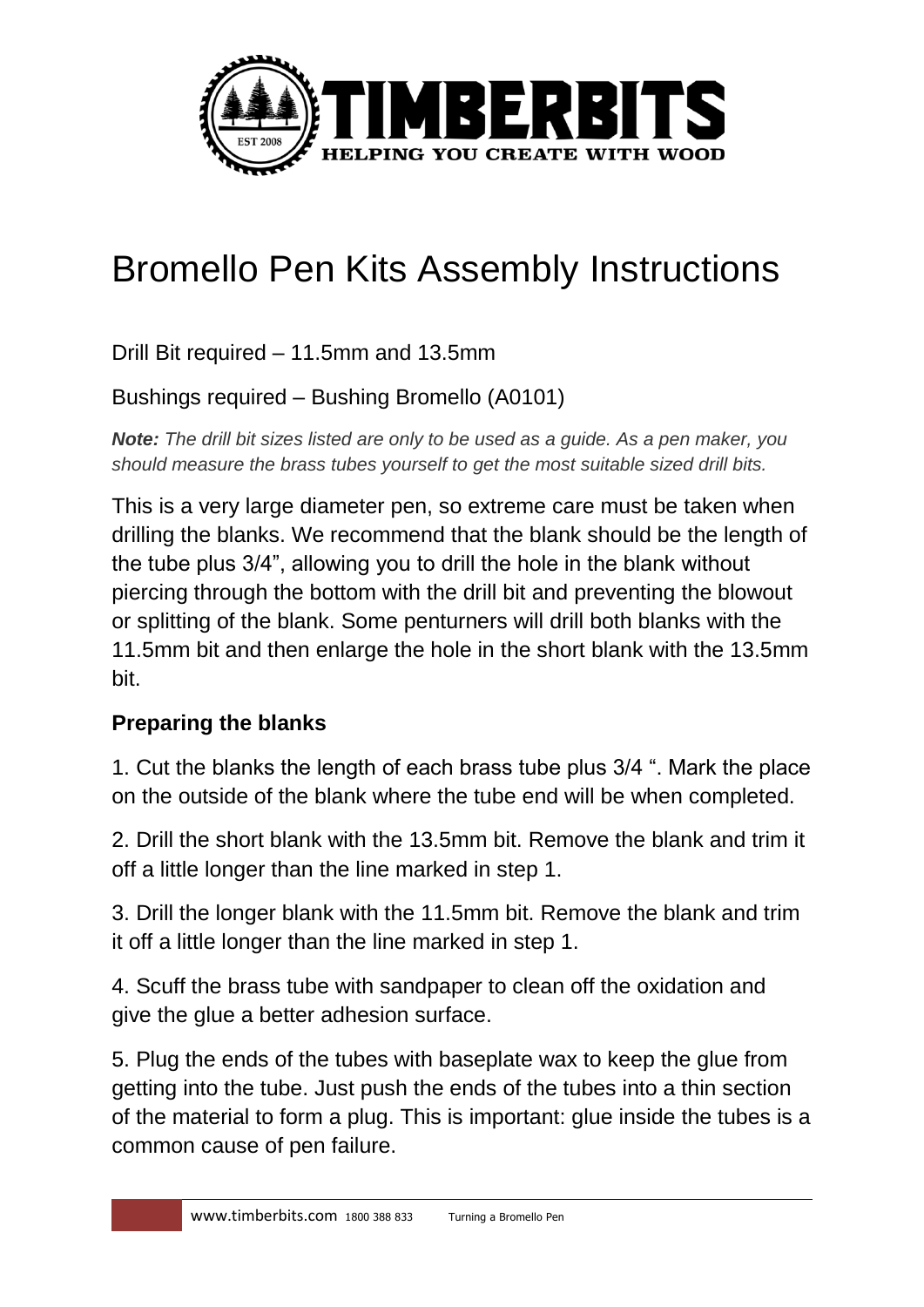

6. Roll one of the tubes in the glue. Insert the tube with a twisting motion until it is equidistant between both ends of the blank. Repeat with the other tube.

7. Set aside until the glue had had time to reach its maximum strength.

8. When the glue has cured, use a hobby knife to remove the plugs from the ends.

9. Using a barrel trimmer of the proper size, square off the ends of the blanks until you can see bright brass tube. STOP at this point. This can also be done with the proper jig and a disk sander. *Not having the proper tube length is another common cause of pen failure.*



## **Turning the blanks**

1. Assemble the blanks and bushings on the mandrel.

2. Lightly tighten the mandrel and secure. Do not over-tighten as this can cause the mandrel to bend, causing your pen to come out oval. A spacer may be installed to give you more room between the thumbnut and the last bushing.

3. Turn the pen blanks to the desired shape using the bushings as a sizing guide.

4. Sand the surface in progressive steps until you get to 400 or 600 grit

5. For a smooth finish, sand with Micro Mesh to 12,000 grit and apply finish of your choice.

6. Remove the blanks from the mandrel.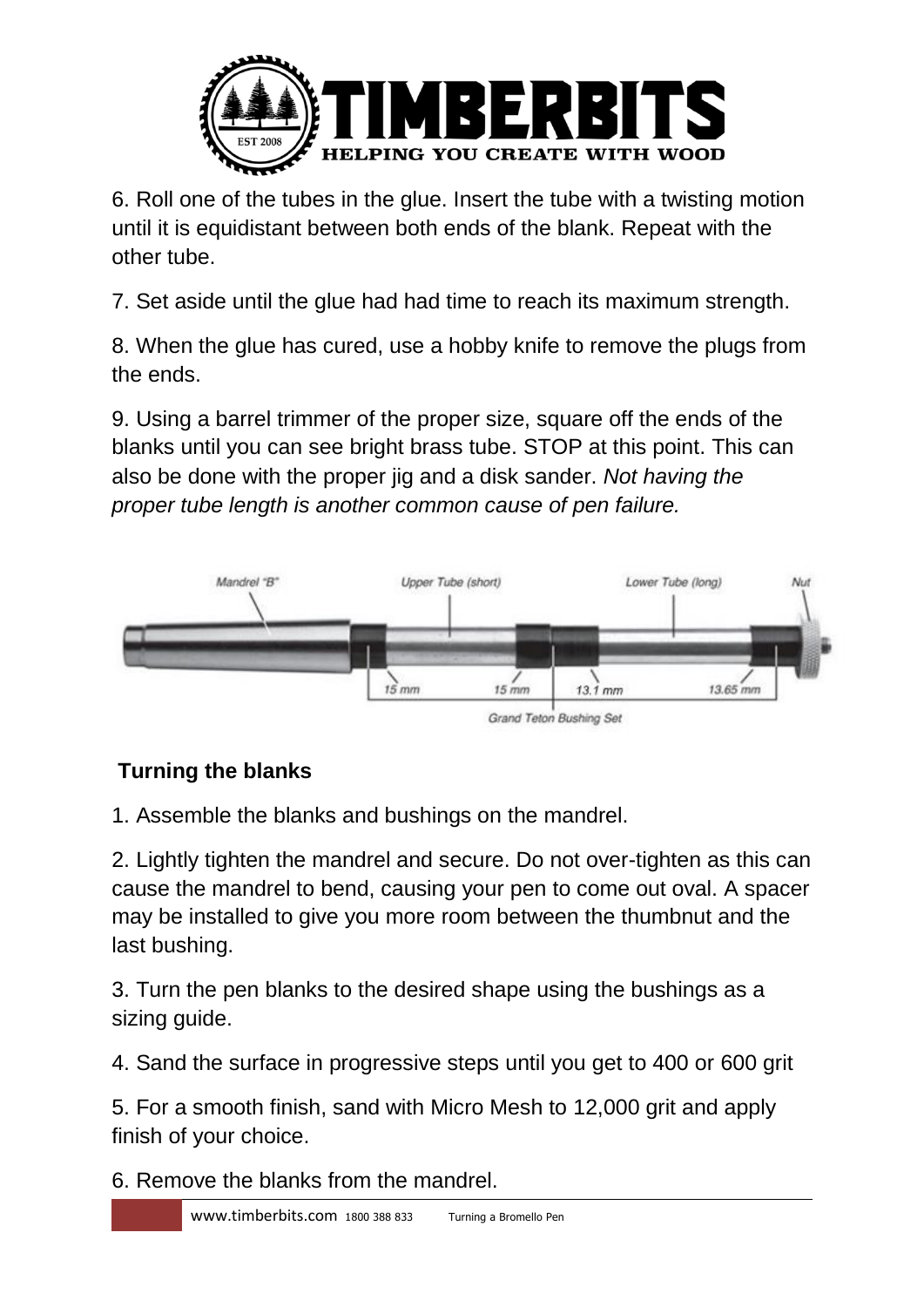

## **Assembly**

1. Press the nib holder into one end of the lower tube (the longest tube). Make sure you choose the appropriate end of the tube to preserve the pattern or grain match on your pen.

- 2. Press the receiver holder into the other end of the lower tube.
- 3. Rollerball kit:
	- a. Drop the spring, small end up, into the receiver. Screw the receiver onto the receiver holder.
	- b. Remove cap from refill and drop it in with the point sticking out of the tube.
- 4. Fountain kit:
	- a. Insert refill cartridge or converter pump on the writing nib.
- 5. Place the thin trim ring on the nib and screw it in place. Lay this aside.

6. Press the centre band assembly into the upper tube (short tube). Be sure to observe all techniques regarding grain or pattern match.

7. Press the brass insert into the other end of the same tube with the threaded end up. Press it in until the shoulder is flush with the blank. This will leave the threads sticking out.

8. Place the clip over the threaded part of the brass clip insert.